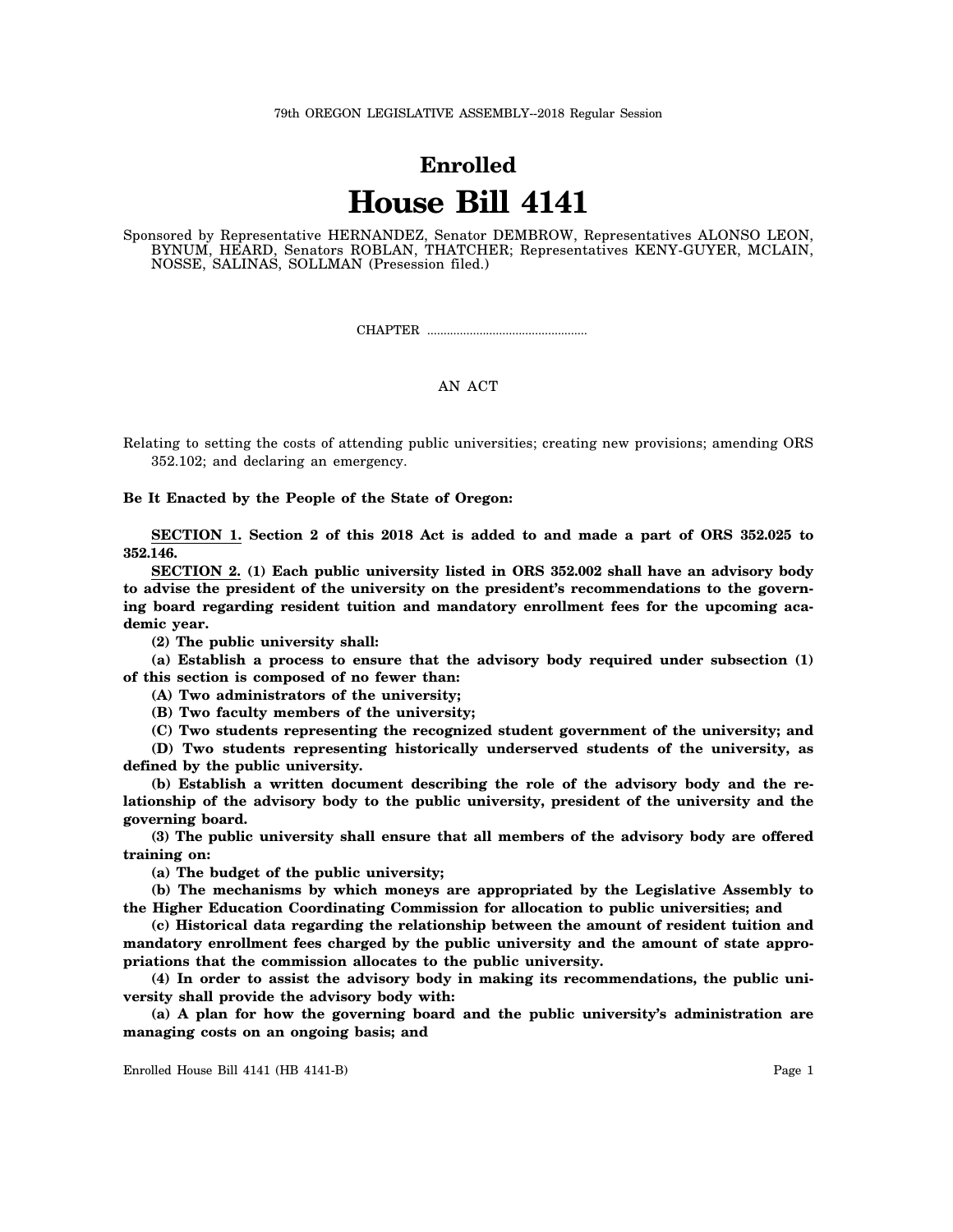**(b) A plan for how resident tuition and mandatory enrollment fees could be decreased if the public university receives more moneys from the state than anticipated.**

**(5) Before making a recommendation to the president of the university that resident tuition and mandatory enrollment fees should be increased by more than five percent annually, the advisory body must document its consideration of:**

**(a) The impact of the resident tuition and mandatory enrollment fees that the advisory body intends to recommend to the president of the public university on:**

**(A) Students at the public university, with an emphasis on historically underserved students, as defined by the public university; and**

**(B) The mission of the public university, as described by the mission statement adopted under ORS 352.089; and**

**(b) Alternative scenarios that involve smaller increases in resident tuition and mandatory enrollment fees than the advisory body intends to recommend to the president of the public university.**

**(6) The advisory body shall:**

**(a) Provide meaningful opportunities for members of the recognized student government and other students enrolled at the public university to participate in the process and deliberations of the advisory body; and**

**(b) At a time established by the public university, provide a written report to the president of the university that sets forth the recommendations, deliberations and observations of the advisory body regarding resident tuition and mandatory enrollment fees for the upcoming academic year. The written report must include any minority report requested by a member of the advisory body and any documents produced or received by the advisory body under subsections (4) and (5) of this section.**

**(7) Each public university shall ensure that the process of establishing resident tuition and mandatory enrollment fees at the public university is described on the Internet website of the public university. This material must include, but is not limited to:**

**(a) The written document produced by the public university under subsection (2)(b) of this section; and**

**(b) All relevant documents, agendas and data that are considered by the advisory body during its deliberations.**

**(8) As used in this section, "resident tuition and mandatory enrollment fees" means the tuition and mandatory enrollment fees for undergraduate students who are enrolled in a degree program and have established residency in Oregon.**

**SECTION 3.** ORS 352.102 is amended to read:

352.102. (1) Except as set forth in this section, the governing board may authorize, establish, eliminate, collect, manage, use in any manner and expend all revenue derived from tuition and mandatory enrollment fees.

(2) The governing board shall establish a process for determining tuition and mandatory enrollment fees. The process must [*provide for participation of enrolled students and the recognized student government of the university.*]**:**

**(a) Include the use of an advisory body in the manner set forth in section 2 of this 2018 Act; and**

**(b) Ensure that the governing board receives and considers all written reports and minority reports, including all recommendations, deliberations and observations of the advisory body that are provided to the president of the university under section 2 of this 2018 Act.**

(3) The governing board shall request that the president of the university transmit to the board the joint recommendation of the president and the recognized student government before the board authorizes, establishes or eliminates any incidental fees for programs under the supervision or control of the board and found by the board to be advantageous to the cultural or physical development of students.